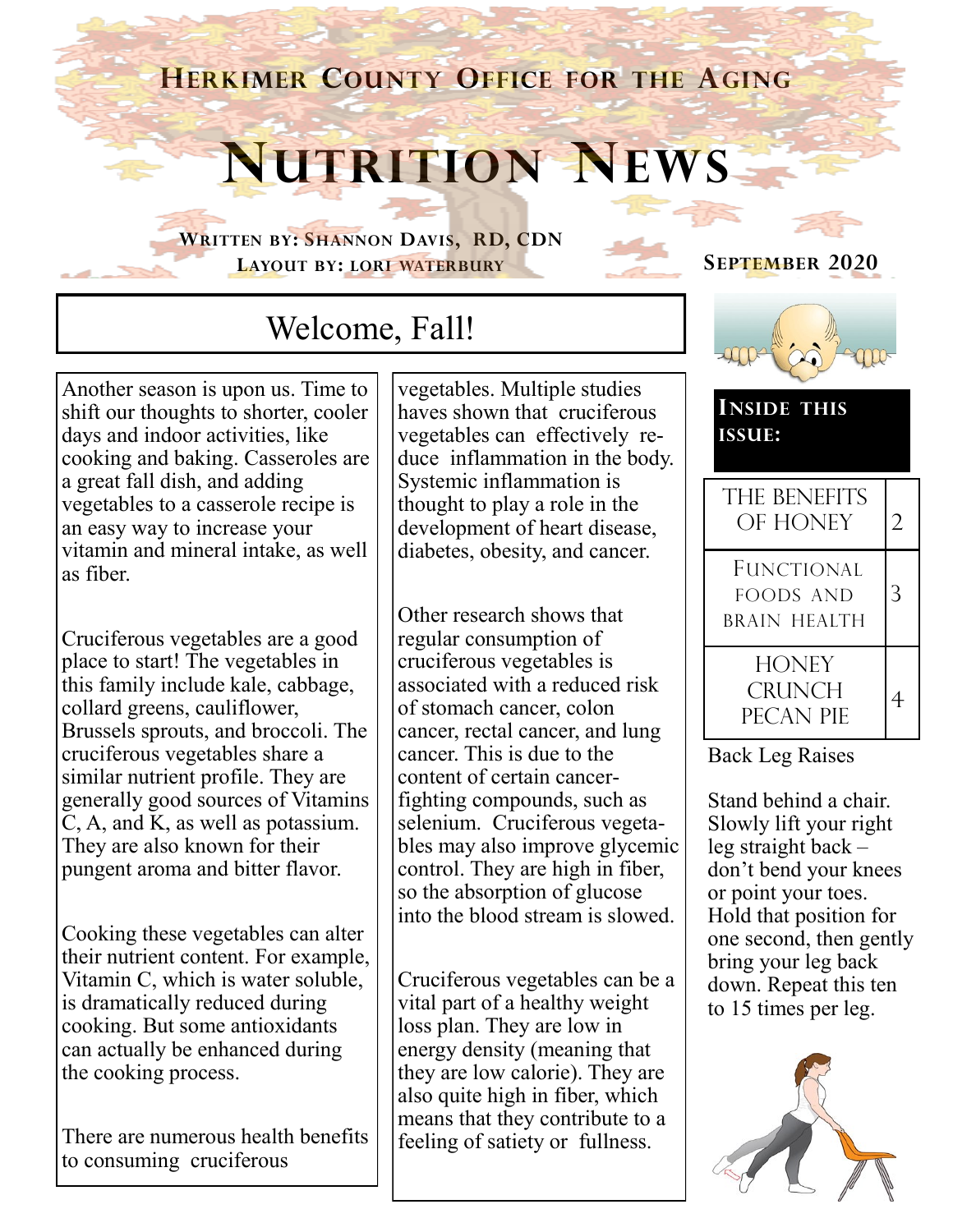Lastly, multiple studies have shown that increasing your intake of cruciferous vegetables can improve several aspects of your cardiac health. Intake of these vegetables has been linked to a lower risk of cardiovascular disease. It also improves lipid profiles, including reduced LDL, reduced total cholesterol, and reduced triglycerides. Eating these vegetables has also been endorsed by proponents of the DASH diet and the Mediterranean diets.

When incorporating these vegetables, remember they are versatile as well as nutritious. They can be added to casseroles and other dishes or enjoyed all on their own. Clearly the benefits are numerous! Try adding some into your diet!

September is National Honey Month. Raw honey has been used as a remedy for a number of different conditions for a



number of years. While the honey you find in the grocery store is pasteurized, many of the health benefits of honey is more pronounced in raw (unpasteurized) honey. While the high heat used in

pasteurization

kills unwanted yeast, improves the color and texture, extends the shelf life, and removes crystallization, it also destroys many of the beneficial nutrients. Here are just a few benefits to using raw honey:

- 1. A good source of antioxidants– raw honey contains an array of plant chemicals that act as antioxidants. Some types of honey have as many antioxidants as fruits and vegetables.
- 2. Antibacterial and antifungal properties– research shows that raw honey can kill unwanted bacteria and fungus. It naturally contains hydrogen peroxide, which is an antiseptic.
- 3. Heal wounds– Manuka honey is used in medical settings to treat wounds because it is found to be an effective germ killer. It also aids in the regeneration of tissue. (Note that honey that is used in hospital settings is medical grade, meaning it is both inspected and sterile. Do not try to treat cuts with honey you buy in a store).
- 4. Phytonutrient power house– phytonutrients are compounds that are found in plants that protect the plant. Some may keep insects away; others shield the plant from ultraviolet radiation. The phytonutrients in honey are responsible for its antioxidant properties. They may also be the reason why raw honey has shown immuneboosting and anticancer properties.
- 5. Help for digestive issues– honey may be used to treat diarrhea and H. pylori. H. pylori is a common cause of stomach ulcers. Honey is also a strong prebiotic, meaning it nourishes the good bacteria that live in the intestines.
- 6. Soothe a sore throat– try a spoonful of honey the next time you have a cold. It is an old sore throat remedy. Add it to hot tea with lemon for a soothing drink as well. Honey may also function as a cough suppressant– just take one or two teaspoons by mouth.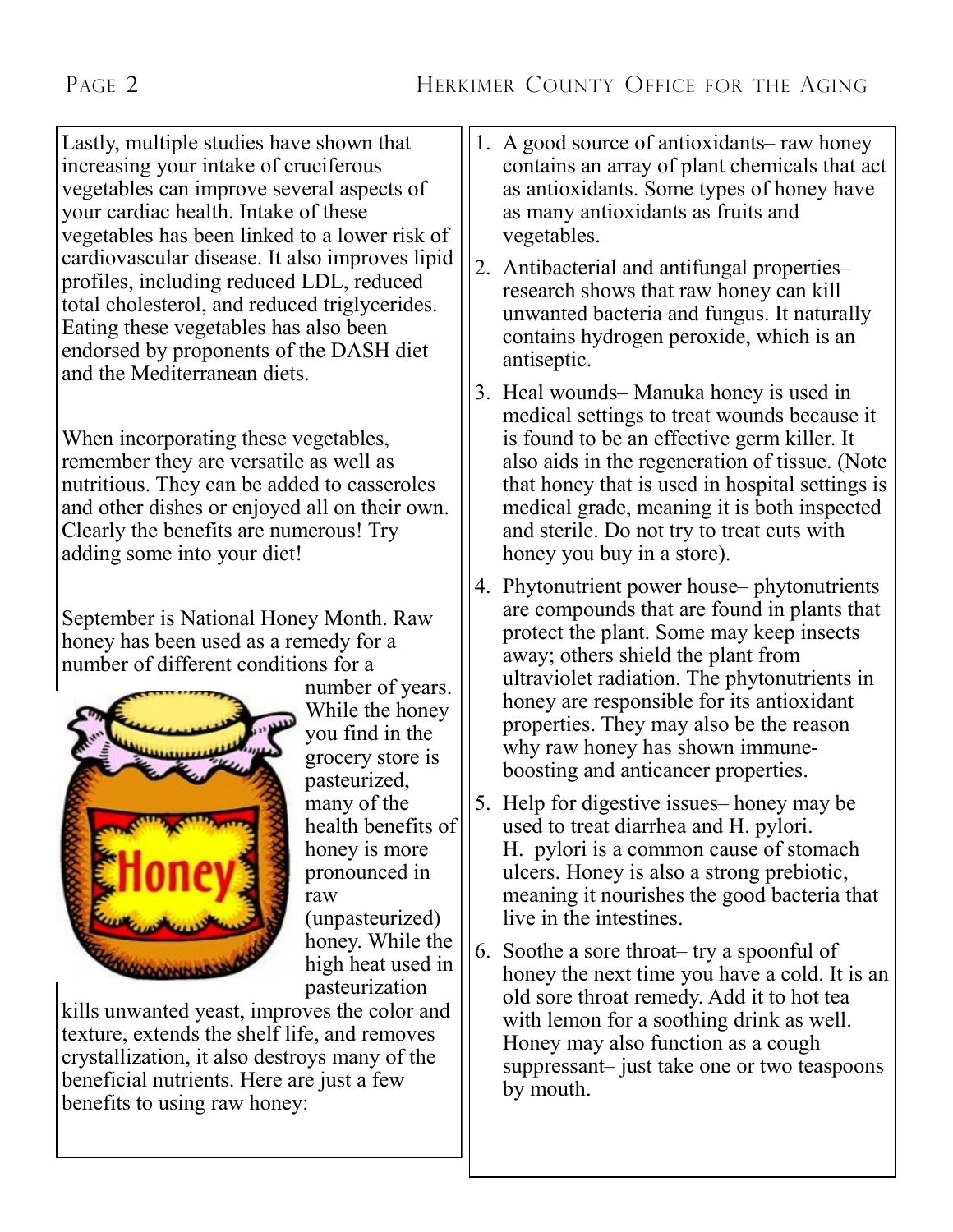#### PAGE 3

Functional foods have become a growing topic of conversation in the nutrition world. Instead of focusing on weight loss, many people are looking for foods to help them "feel better and have more energy", according to a recent study. While weight loss remained the second goal, other goals included health improvement, disease prevention, digestive health, heart health, brain function, and bone health.

One functional food group that is garnering some attention recently is the concept of a postbiotic. Many of us have heard of probiotics and prebiotics, but postbiotics are a relatively new concept. Postbiotics are defined as bioactive compounds produced by microorganisms during the fermentation process of a food or beverage which results in benefits in the gut. These benefits can include immune responses as well as changing the composition of gut flora which may enhance gut health. Other benefits may include anti-inflammatory properties, as well as lowering blood pressure and cholesterol. They may also increase antioxidant activity.

Another functional food that is being closely studied is mushrooms. Mushrooms have a long

history of being used in medicinal purposes. Today, some mushrooms (including the species cordyceps, lion's mane, chaga and reishi) are promoted for immune support as well as brain



related functions. In addition supplements, these mushrooms can commonly be found in sports powders, protein powders, beverages, and snack bars.

Omega-3 fatty acids are another group of functional foods that are touted to enhance brain health and prevent cognitive decline because of their phospholipid composition. Multiple studies from the National Institutes of Health Office of Dietary Supplements demonstrate that the consumption of omega

-3's in supplements or in fish has been shown to improve certain aspects of cognitive function, including attention, processing speed, and



recall. It is important to note that the effects were not seen in individuals who are already diagnosed with Alzheimer's Disease. But it did appear to improve function in people who have shown a slight cognitive decline. Other studies show that consuming omega-3's can also reduce depression. Omega-3's are commonly found in fish and walnuts and are added to fortify foods such as eggs and milk.

Lastly, melatonin is being more and more widely studied for its benefit as a functional additive. Melatonin is a naturally occurring hormone that modulates our sleep patterns. Brain related benefits include recovery from jet lag, improvement in certain sleep wake disorders and reduced anxiety before surgery. Melatonin has been added to a handful of food and beverage products, including chocolates, waters, and ready to drink lattes. It is more commonly found as a supplement.

As society continues to move toward a more holistic approach to health management, the role of functional foods and additives will likely increase. Defining health by how we feel as opposed to clinical measures will also ensure a larger role in nutrition and enhanced products.